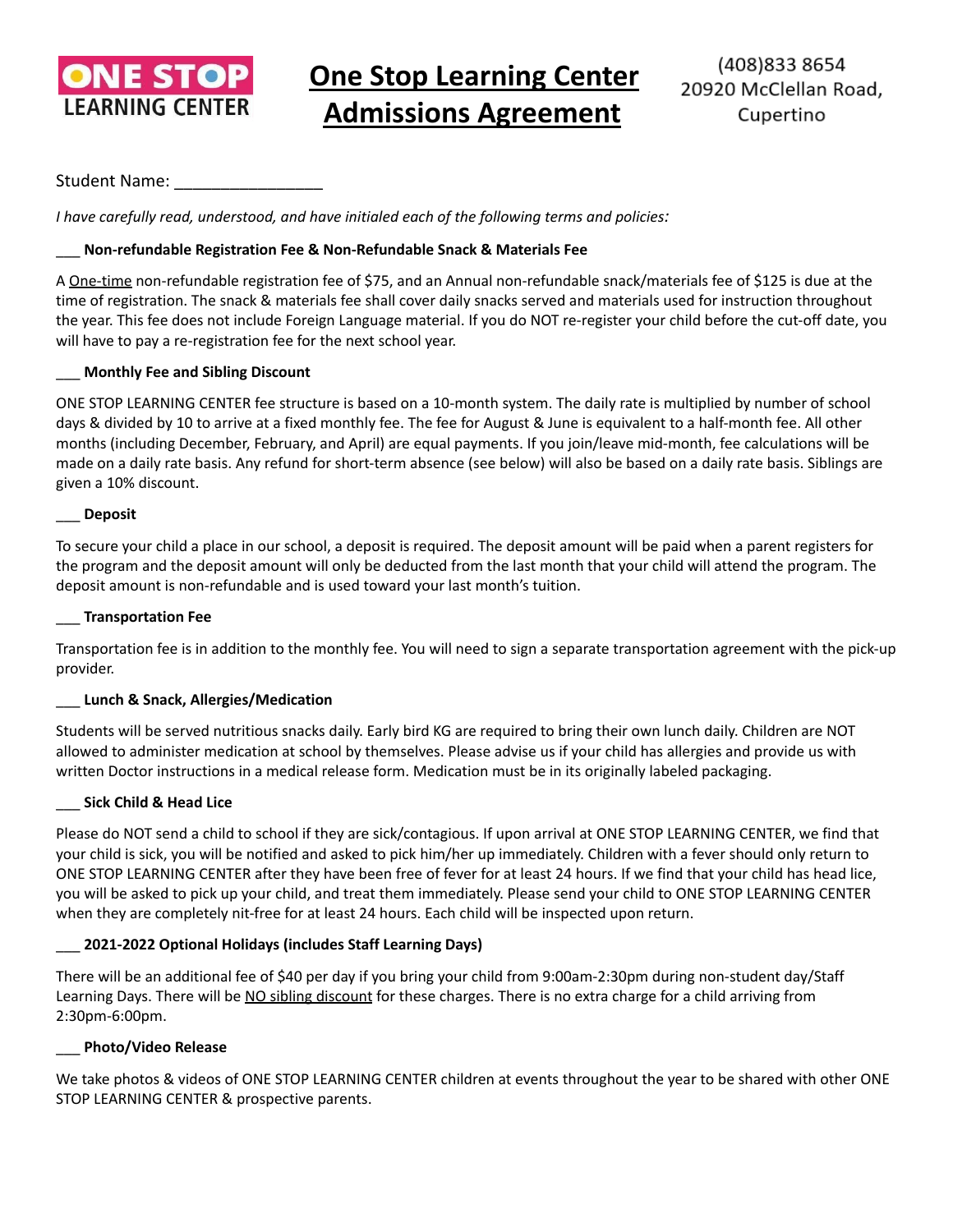#### \_\_\_ **Email Release**

ONE STOP LEARNING CENTER will share your email address if another ONE STOP LEARNING CENTER parent asks for your email address to send a birthday or play date invitation.

# \_\_\_ **Pick-up Authorization & Sign Out**

Students will ONLY be released to authorized pick up individuals. Please ensure your list of authorized individuals is up to date. To authorize an EXCEPTION pick-up by an individual who is not listed here, parents are required to send information about the individual via email. Identification will be requested from the individual who comes to pick up the child.

#### \_\_\_ **Late Pick-Up**

Parents need to pick up their child no later than 6:30pm. If a child is picked up later than the scheduled pick-up time, parents shall be assessed a fine of \$1.00 per minute for each minute after the scheduled pick-up time. Please notify us if you expect to be late. Notification will NOT waive late fees. Habitual late pick-ups may result in cancellation of admission.

#### \_\_\_ **Late Monthly Payment, Returned Checks**

Monthly fees are due on the 1<sup>st</sup> of the month and should not be received later than the 5<sup>th</sup> of the month. There will be a late fee of \$20 if the fees are received on or after the  $6<sup>th</sup>$  of the month. Any fees received on or after the 11<sup>th</sup> of the month will incur a late fee of \$40. In the event of returned checks, there will be a \$25 fine per check to be paid with the next month's fees.

#### \_\_\_ **Change of Fees**

ONE STOP LEARNING CENTER is obligated to give parents a 30 days' notice for any increases in fees.

#### \_\_\_ **Short-Term Absence, Changes in Program, Changes in Days Selected.**

Parents are required to give a 2-Week Notice in writing if they would like to take Short-Term Absence. There will be no refund given for absence from the program for less than two consecutive weeks (excluding holidays). Refund is based on a daily rate system (see above). Any Change in Program between 3-day, 4-day, or 5-day, will be effective on either the 1s<sup>t</sup> or the 15<sup>th</sup> of the month. Please provide at least a 1-week written notice for any change in days selected for 3-day or 4-day programs. Any last-minute changes cannot be accommodated.

#### \_\_\_ **Loss of Personal Property**

ONE STOP LEARNING CENTER is not liable for loss of any personal property. Please do NOT send personal toys, supplies or electronic gadgets to school.

#### \_\_\_ **Termination Conditions**

IMMEDIATE: Center may terminate Child's enrollment in Center's program effective immediately upon written notice to Parent of such termination, if any of the following conditions arise:

- 1. In the sole judgment of the Center Director, Child's behavior threatens the physical or mental health or well-being of one or more of the other children at the Center;
- 2. Parent is hostile, uses profane language, is verbally or physically abusive or threatening to staff or clients of the facility;
- 3. Any payment owed by Parent to Center is not paid within one month after such payment is due;
- 4. Child is picked up late more than three (3) times during any month;
- 5. Parent fails to pick up child promptly when a notified child is ill;
- 6. Non-cooperation of Parent. Parent refuses to comply with agreed-upon plan of action relating to child's behavior.

TWO-WEEKS NOTICE: Center may terminate Child's enrollment in center's program effective upon two-week written notice to Parent if any of the following conditions arise:

- 1. Any of the conditions listed under Section above, provided that Center has not exercised its right to terminate Child's enrollment immediately;
- 2. In the sole judgment of Center's Director, Center's program does not meet the developmental or special needs of the child.

#### \_\_\_ **Bullying, ZERO Tolerance & Termination of Agreement**